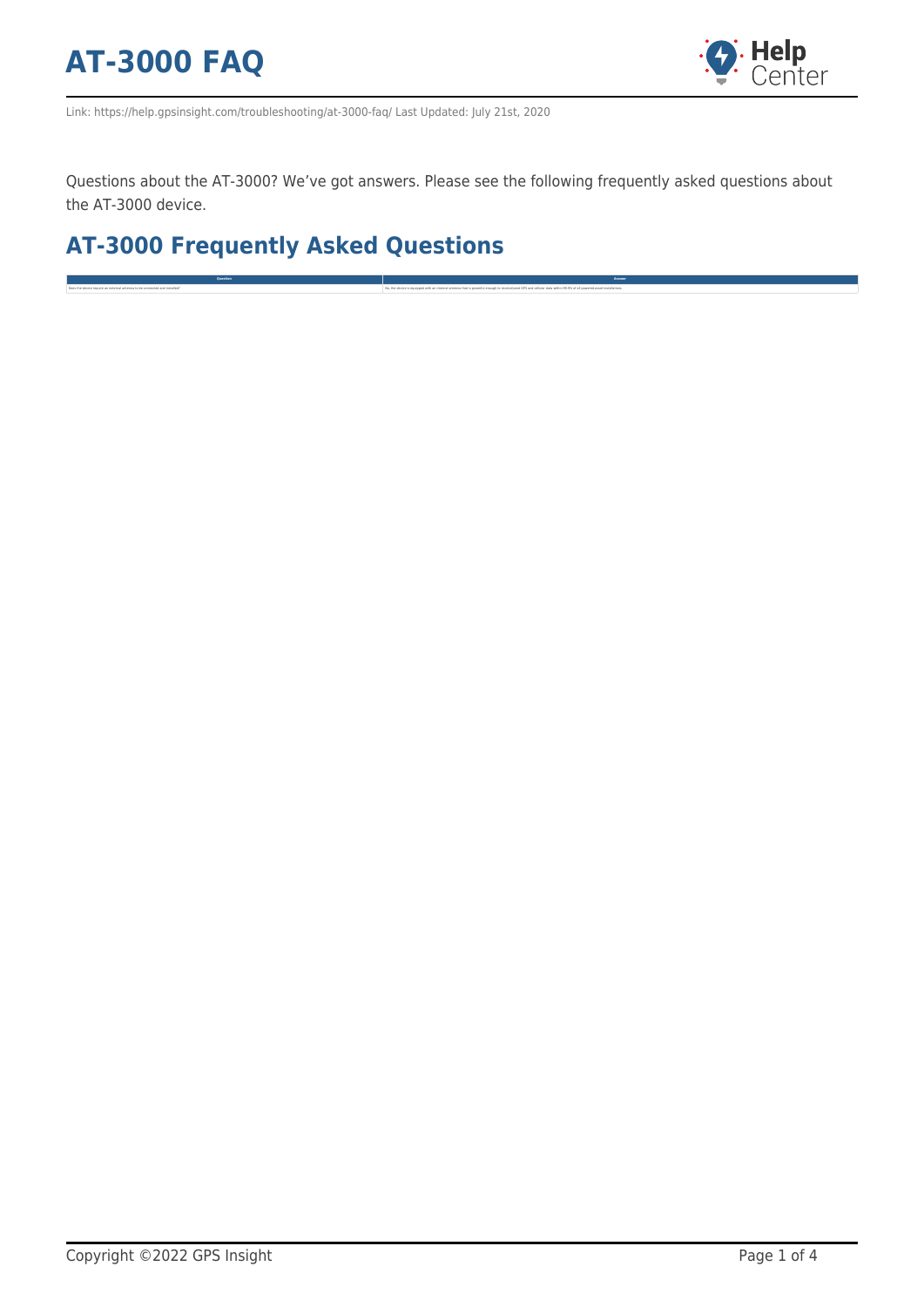## **AT-3000 FAQ**



Link: https://help.gpsinsight.com/troubleshooting/at-3000-faq/ Last Updated: July 21st, 2020

| Question<br>L                                   | Answer                                     |
|-------------------------------------------------|--------------------------------------------|
| Is there a backup battery for the device? If so | what is the estimated life of the battery? |
|                                                 |                                            |
|                                                 |                                            |
|                                                 |                                            |
|                                                 |                                            |
|                                                 |                                            |
|                                                 |                                            |
|                                                 |                                            |
|                                                 |                                            |
|                                                 |                                            |
|                                                 |                                            |
|                                                 |                                            |
|                                                 |                                            |
|                                                 |                                            |
|                                                 |                                            |
|                                                 |                                            |
|                                                 |                                            |
|                                                 |                                            |
|                                                 |                                            |
|                                                 |                                            |
|                                                 |                                            |
|                                                 |                                            |
|                                                 |                                            |
|                                                 |                                            |
|                                                 |                                            |
|                                                 |                                            |
|                                                 |                                            |
|                                                 |                                            |
|                                                 |                                            |
|                                                 |                                            |
|                                                 |                                            |
|                                                 |                                            |
|                                                 |                                            |
|                                                 |                                            |
|                                                 |                                            |
|                                                 |                                            |
|                                                 |                                            |
|                                                 |                                            |
|                                                 |                                            |
|                                                 |                                            |
|                                                 |                                            |
|                                                 |                                            |
|                                                 |                                            |
|                                                 |                                            |
|                                                 |                                            |
|                                                 |                                            |
|                                                 |                                            |
|                                                 |                                            |
|                                                 |                                            |
|                                                 |                                            |
|                                                 |                                            |
|                                                 |                                            |
|                                                 |                                            |
|                                                 |                                            |
|                                                 |                                            |
|                                                 |                                            |
|                                                 |                                            |
|                                                 |                                            |
|                                                 |                                            |
|                                                 |                                            |
|                                                 |                                            |
|                                                 |                                            |
|                                                 |                                            |
|                                                 |                                            |
|                                                 |                                            |
|                                                 |                                            |
|                                                 |                                            |
|                                                 |                                            |
|                                                 |                                            |
|                                                 |                                            |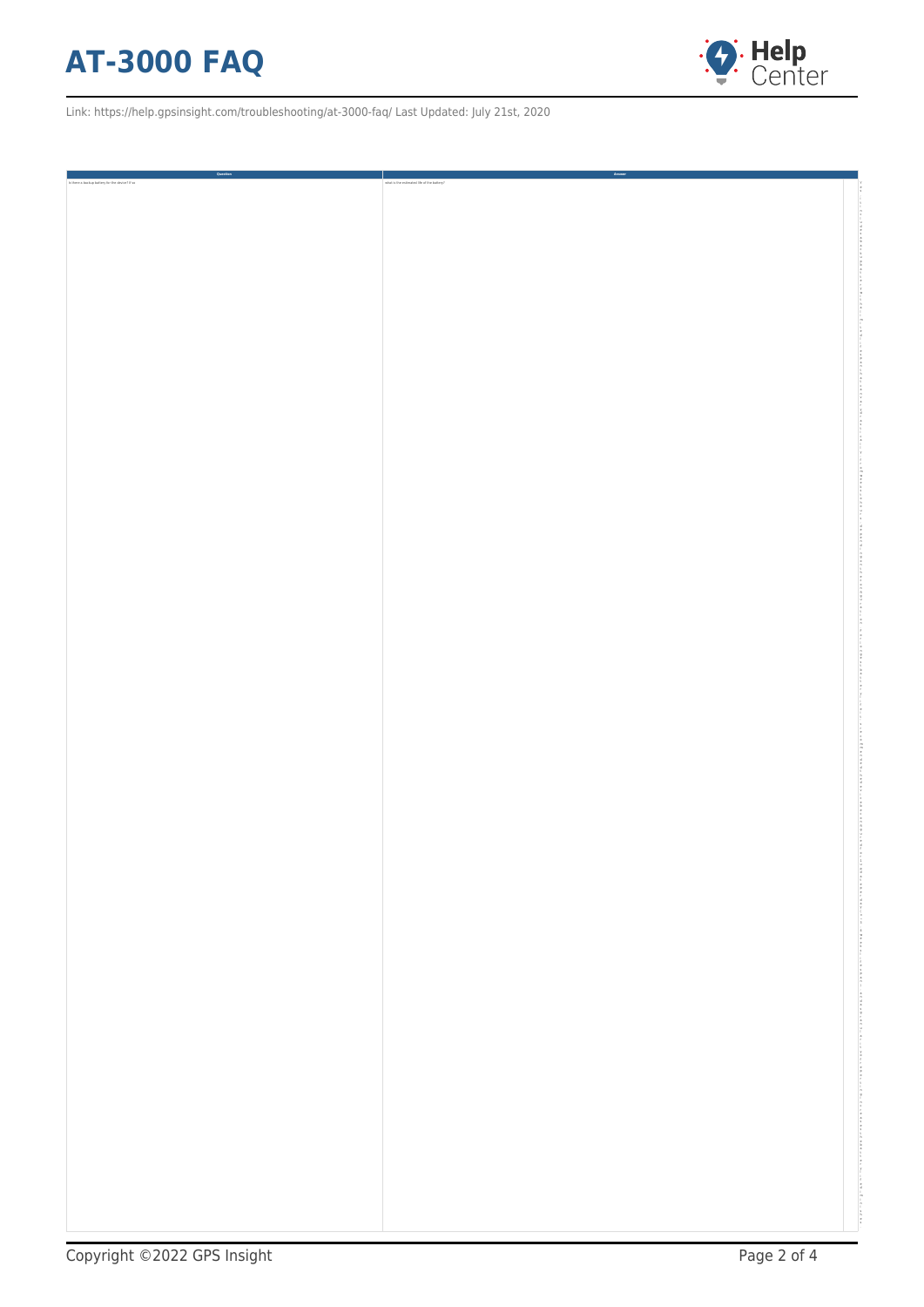## **AT-3000 FAQ**



Link: https://help.gpsinsight.com/troubleshooting/at-3000-faq/ Last Updated: July 21st, 2020

| <b>Question</b><br>٠<br>What type of data does the device collect and send to the software solution?                                                          |                                                                                                                                                                                                                                                                                                                                                                                                                                  |
|---------------------------------------------------------------------------------------------------------------------------------------------------------------|----------------------------------------------------------------------------------------------------------------------------------------------------------------------------------------------------------------------------------------------------------------------------------------------------------------------------------------------------------------------------------------------------------------------------------|
|                                                                                                                                                               | $\begin{tabular}{ p{0.8cm} } \hline \textbf{Def} and \textbf{Gr} \textbf{con} \textbf{C} \textbf{S} \textbf{S} \textbf{S} \textbf{S} \textbf{S} \textbf{S} \textbf{S} \textbf{S} \textbf{S} \textbf{S} \textbf{S} \textbf{S} \textbf{S} \textbf{S} \textbf{S} \textbf{S} \textbf{S} \textbf{S} \textbf{S} \textbf{S} \textbf{S} \textbf{S} \textbf{S} \textbf{S} \textbf{S} \textbf{S} \textbf{S} \textbf{S} \textbf{S} \textbf$ |
|                                                                                                                                                               |                                                                                                                                                                                                                                                                                                                                                                                                                                  |
|                                                                                                                                                               | *data reported can include the following:<br>• Max speed, instantaneous speed, miles driven, GPS odometer, and external battery voltage                                                                                                                                                                                                                                                                                          |
| What is the default device configuration for reporting?<br>What data does the device report?                                                                  | By default the device is configured to report updates every 2 minutes with ignition on and every 12 hours when idle. Optional configurations include motion-based reporting and increased heartbeat intervals.<br>The AT-3000 is configured to report hardwired ignition, GPS speed, external voltage, location, and any hardwired inputs/add-ons.                                                                               |
| Does the device collect diagnostics? If so                                                                                                                    | provide a list of available diagnostics.                                                                                                                                                                                                                                                                                                                                                                                         |
|                                                                                                                                                               |                                                                                                                                                                                                                                                                                                                                                                                                                                  |
|                                                                                                                                                               |                                                                                                                                                                                                                                                                                                                                                                                                                                  |
|                                                                                                                                                               |                                                                                                                                                                                                                                                                                                                                                                                                                                  |
|                                                                                                                                                               |                                                                                                                                                                                                                                                                                                                                                                                                                                  |
|                                                                                                                                                               |                                                                                                                                                                                                                                                                                                                                                                                                                                  |
|                                                                                                                                                               |                                                                                                                                                                                                                                                                                                                                                                                                                                  |
|                                                                                                                                                               |                                                                                                                                                                                                                                                                                                                                                                                                                                  |
|                                                                                                                                                               |                                                                                                                                                                                                                                                                                                                                                                                                                                  |
|                                                                                                                                                               |                                                                                                                                                                                                                                                                                                                                                                                                                                  |
|                                                                                                                                                               |                                                                                                                                                                                                                                                                                                                                                                                                                                  |
|                                                                                                                                                               |                                                                                                                                                                                                                                                                                                                                                                                                                                  |
|                                                                                                                                                               |                                                                                                                                                                                                                                                                                                                                                                                                                                  |
|                                                                                                                                                               |                                                                                                                                                                                                                                                                                                                                                                                                                                  |
|                                                                                                                                                               |                                                                                                                                                                                                                                                                                                                                                                                                                                  |
|                                                                                                                                                               |                                                                                                                                                                                                                                                                                                                                                                                                                                  |
|                                                                                                                                                               |                                                                                                                                                                                                                                                                                                                                                                                                                                  |
|                                                                                                                                                               |                                                                                                                                                                                                                                                                                                                                                                                                                                  |
|                                                                                                                                                               |                                                                                                                                                                                                                                                                                                                                                                                                                                  |
|                                                                                                                                                               |                                                                                                                                                                                                                                                                                                                                                                                                                                  |
| Are there different diagnostic cables required?<br>How is the device installed? What installation steps are taken to conceal the device or prevent tampering? | No, diagnostic cables do not apply to this device.<br>The device should be installed per the installation guide by hardwiring to constant, power, and switched wiring for basic track & trace reporting using the default configuration.                                                                                                                                                                                         |
| Is the wiring harness similar to the CPSI-3900(CPSI-4000 wiring harnesses in terms of color-coding?                                                           | No, the AT-3000 has its own harness and wiring. Refer to the device install guide for pinout information."                                                                                                                                                                                                                                                                                                                       |
| What carriers are supported for the device?                                                                                                                   | $\begin{array}{l} \textbf{AT67 4G/LTE with 3G fallback} = \textit{AT-3000A} \\ + \textbf{Coverage includes North American (USA, Canada, & Mexico)} \end{array}$                                                                                                                                                                                                                                                                  |
|                                                                                                                                                               | $\begin{array}{l} \textbf{Verizon 4G/LTE} = \textit{AT-30001} \\ \textbf{• Covrange includes USA 6 Canada} \end{array}$                                                                                                                                                                                                                                                                                                          |
| Does the device support accessory features?                                                                                                                   | Yes, through configurations the device supports the following accessory features:                                                                                                                                                                                                                                                                                                                                                |
|                                                                                                                                                               | . Driver ID (not compatible with Temp Sensor)<br>. Temperature Sensor (not compatible with Driver ID)                                                                                                                                                                                                                                                                                                                            |
|                                                                                                                                                               | · Remote Panic                                                                                                                                                                                                                                                                                                                                                                                                                   |
| Can specific data collected by the device (e.g.                                                                                                               | DTCs) be prioritized over other types of data collected by the device in case of low connection?                                                                                                                                                                                                                                                                                                                                 |
|                                                                                                                                                               |                                                                                                                                                                                                                                                                                                                                                                                                                                  |
|                                                                                                                                                               |                                                                                                                                                                                                                                                                                                                                                                                                                                  |
|                                                                                                                                                               |                                                                                                                                                                                                                                                                                                                                                                                                                                  |
|                                                                                                                                                               |                                                                                                                                                                                                                                                                                                                                                                                                                                  |
|                                                                                                                                                               |                                                                                                                                                                                                                                                                                                                                                                                                                                  |
|                                                                                                                                                               |                                                                                                                                                                                                                                                                                                                                                                                                                                  |
|                                                                                                                                                               |                                                                                                                                                                                                                                                                                                                                                                                                                                  |
|                                                                                                                                                               |                                                                                                                                                                                                                                                                                                                                                                                                                                  |
|                                                                                                                                                               |                                                                                                                                                                                                                                                                                                                                                                                                                                  |
|                                                                                                                                                               |                                                                                                                                                                                                                                                                                                                                                                                                                                  |
|                                                                                                                                                               |                                                                                                                                                                                                                                                                                                                                                                                                                                  |
|                                                                                                                                                               |                                                                                                                                                                                                                                                                                                                                                                                                                                  |
|                                                                                                                                                               |                                                                                                                                                                                                                                                                                                                                                                                                                                  |
|                                                                                                                                                               |                                                                                                                                                                                                                                                                                                                                                                                                                                  |
|                                                                                                                                                               |                                                                                                                                                                                                                                                                                                                                                                                                                                  |
|                                                                                                                                                               |                                                                                                                                                                                                                                                                                                                                                                                                                                  |
|                                                                                                                                                               |                                                                                                                                                                                                                                                                                                                                                                                                                                  |
|                                                                                                                                                               |                                                                                                                                                                                                                                                                                                                                                                                                                                  |
|                                                                                                                                                               |                                                                                                                                                                                                                                                                                                                                                                                                                                  |
|                                                                                                                                                               |                                                                                                                                                                                                                                                                                                                                                                                                                                  |
|                                                                                                                                                               |                                                                                                                                                                                                                                                                                                                                                                                                                                  |
|                                                                                                                                                               |                                                                                                                                                                                                                                                                                                                                                                                                                                  |
|                                                                                                                                                               |                                                                                                                                                                                                                                                                                                                                                                                                                                  |
|                                                                                                                                                               |                                                                                                                                                                                                                                                                                                                                                                                                                                  |
|                                                                                                                                                               |                                                                                                                                                                                                                                                                                                                                                                                                                                  |
|                                                                                                                                                               |                                                                                                                                                                                                                                                                                                                                                                                                                                  |
|                                                                                                                                                               |                                                                                                                                                                                                                                                                                                                                                                                                                                  |
|                                                                                                                                                               |                                                                                                                                                                                                                                                                                                                                                                                                                                  |
|                                                                                                                                                               |                                                                                                                                                                                                                                                                                                                                                                                                                                  |
|                                                                                                                                                               |                                                                                                                                                                                                                                                                                                                                                                                                                                  |
|                                                                                                                                                               |                                                                                                                                                                                                                                                                                                                                                                                                                                  |
|                                                                                                                                                               |                                                                                                                                                                                                                                                                                                                                                                                                                                  |
|                                                                                                                                                               |                                                                                                                                                                                                                                                                                                                                                                                                                                  |
|                                                                                                                                                               |                                                                                                                                                                                                                                                                                                                                                                                                                                  |
|                                                                                                                                                               |                                                                                                                                                                                                                                                                                                                                                                                                                                  |
|                                                                                                                                                               |                                                                                                                                                                                                                                                                                                                                                                                                                                  |
|                                                                                                                                                               |                                                                                                                                                                                                                                                                                                                                                                                                                                  |
|                                                                                                                                                               |                                                                                                                                                                                                                                                                                                                                                                                                                                  |
|                                                                                                                                                               |                                                                                                                                                                                                                                                                                                                                                                                                                                  |
|                                                                                                                                                               |                                                                                                                                                                                                                                                                                                                                                                                                                                  |
|                                                                                                                                                               |                                                                                                                                                                                                                                                                                                                                                                                                                                  |
|                                                                                                                                                               |                                                                                                                                                                                                                                                                                                                                                                                                                                  |
|                                                                                                                                                               |                                                                                                                                                                                                                                                                                                                                                                                                                                  |
|                                                                                                                                                               |                                                                                                                                                                                                                                                                                                                                                                                                                                  |
|                                                                                                                                                               |                                                                                                                                                                                                                                                                                                                                                                                                                                  |
|                                                                                                                                                               |                                                                                                                                                                                                                                                                                                                                                                                                                                  |
|                                                                                                                                                               |                                                                                                                                                                                                                                                                                                                                                                                                                                  |
|                                                                                                                                                               |                                                                                                                                                                                                                                                                                                                                                                                                                                  |
|                                                                                                                                                               |                                                                                                                                                                                                                                                                                                                                                                                                                                  |
|                                                                                                                                                               |                                                                                                                                                                                                                                                                                                                                                                                                                                  |
|                                                                                                                                                               |                                                                                                                                                                                                                                                                                                                                                                                                                                  |
|                                                                                                                                                               |                                                                                                                                                                                                                                                                                                                                                                                                                                  |
|                                                                                                                                                               |                                                                                                                                                                                                                                                                                                                                                                                                                                  |
|                                                                                                                                                               |                                                                                                                                                                                                                                                                                                                                                                                                                                  |
|                                                                                                                                                               |                                                                                                                                                                                                                                                                                                                                                                                                                                  |
|                                                                                                                                                               |                                                                                                                                                                                                                                                                                                                                                                                                                                  |
| How many points are stored by the device in case cellular/satellite connection is lost?                                                                       | 20,000                                                                                                                                                                                                                                                                                                                                                                                                                           |